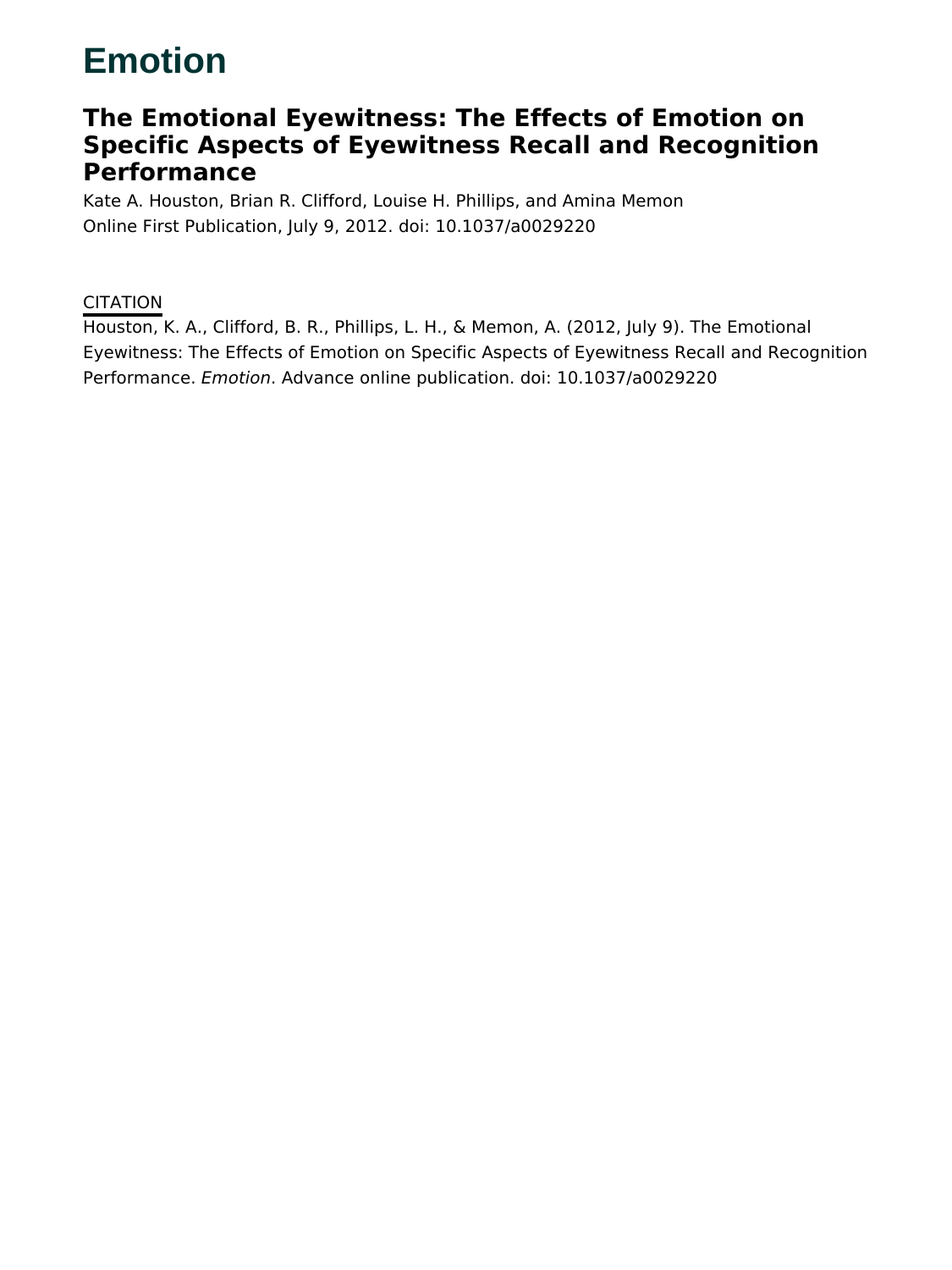### The Emotional Eyewitness: The Effects of Emotion on Specific Aspects of Eyewitness Recall and Recognition Performance

Kate A. Houston University of Texas at El Paso Brian R. Clifford and Louise H. Phillips University of Aberdeen

Amina Memon Royal Holloway, University of London

The present set of experiments aimed to investigate the effects of negative emotion on specific aspects of eyewitness recall and recognition performance. The experience of emotion was manipulated between subjects, with participants either viewing a crime scenario (a mugging) or a neutral scenario (a conversation). Eyewitness recall was categorized into descriptions of the perpetrator, critical incident, victim, and environmental details. The completeness and accuracy of eyewitness recall across categories of detail were measured in Experiment 1. A significant main effect of negative emotion was found for the completeness of recall. Furthermore, a significant main effect of the completeness of eyewitness statements was found, but not for their accuracy. However, these main effects were qualified by a significant interaction between emotion and category of detail recalled. Specifically, emotional participants provided a more complete description of the perpetrator than neutral participants; however, they were less able than their neutral counterparts to describe what the perpetrator did to the victim. In light of these findings, Experiment 2 investigated whether enhanced completeness of perpetrator descriptions during recall translated into an enhanced ability to recognize the perpetrator from a photographic lineup by emotional compared with neutral participants. Results from Experiment 2 suggest that while emotional participants again provide a more complete description of the perpetrator, they are less able than their neutral counterparts to recognize the perpetrator from a photographic lineup. Results are discussed in terms of a retrieval motivation hypothesis of negative emotional experience and the possible consequences for eyewitness testimony.

*Keywords:* emotion, memory, cognition, eyewitness testimony

The experience of emotion by an eyewitness to a crime is one of the main variables that can affect the reliability of eyewitness testimony (Wells, Memon, & Penrod, 2006). For this reason, much previous research has investigated the effects of emotion on memory recall (e.g., Clifford & Hollin, 1981; Edelstein, Alexander, Goodman, & Newton, 2004). The central argument that has developed from this research is that individuals who witness a negative emotional event may have enhanced memory for the gist or central details of the event but impaired memory for peripheral details (e.g., Reisberg & Heuer, 2004, 2007; Safer, Christianson, Autry, & Österlund, 1998; Wessel, van der Kooy, & Merckelbach, 2000, Experiment 2; see also Edelstein et al., 2004).

However, this research is limited by a potentially confounding factor: There are two working definitions of what central and peripheral details are. For example, Christianson and Loftus (1991) defined central details as details that were spatially central or in the foreground of the scene. Thus, peripheral details were background details (Christianson & Loftus, 1991). On the other hand, Heuer and Reisberg (1990) defined central and peripheral details in terms of centrality to the plot of the scenes shown to participants. It is therefore no surprise to learn that Christianson and Loftus (1991) and Heuer and Reisberg (1990) reported conflicting results. Christianson and Loftus (1991) reported enhanced memory for central details and impaired memory for peripheral details when participants experienced negative emotion, whereas Heuer and Reisberg (1990) did not. It is largely argued that these seemingly conflicting results are due to the different definitions of central and peripheral details used (for a full review, see Reisberg & Heuer, 2004).

In spite of the expansive extant literature on emotion and memory, little is known about the effects of emotion on eyewitness memory—in particular, the way that the experience of emotion affects memory for the perpetrator of a crime. For instance, questions remain as to how the experience of emotion may affect the recall of action details (what the perpetrator did) compared with descriptive details of the perpetrator? In an eyewitness scenario, the ability to describe what the perpetrator did may be equally

Kate A. Houston, Department of Psychology, University of Texas at El Paso; Brian R. Clifford and Louise H. Phillips, School of Psychology, University of Aberdeen, Aberdeen, United Kingdom; Amina Memon, Department of Psychology, Royal Holloway, University of London, London, United Kingdom.

This work is part of a doctoral dissertation and was funded by an Economic and Social Research Council grant (PTA-030-2006-00381) awarded to the first author.

Correspondence concerning this article should be addressed to Kate A. Houston, Department of Psychology, University of Texas at El Paso, 500 West University Avenue, El Paso, TX 79968. E-mail: khouston@utep.edu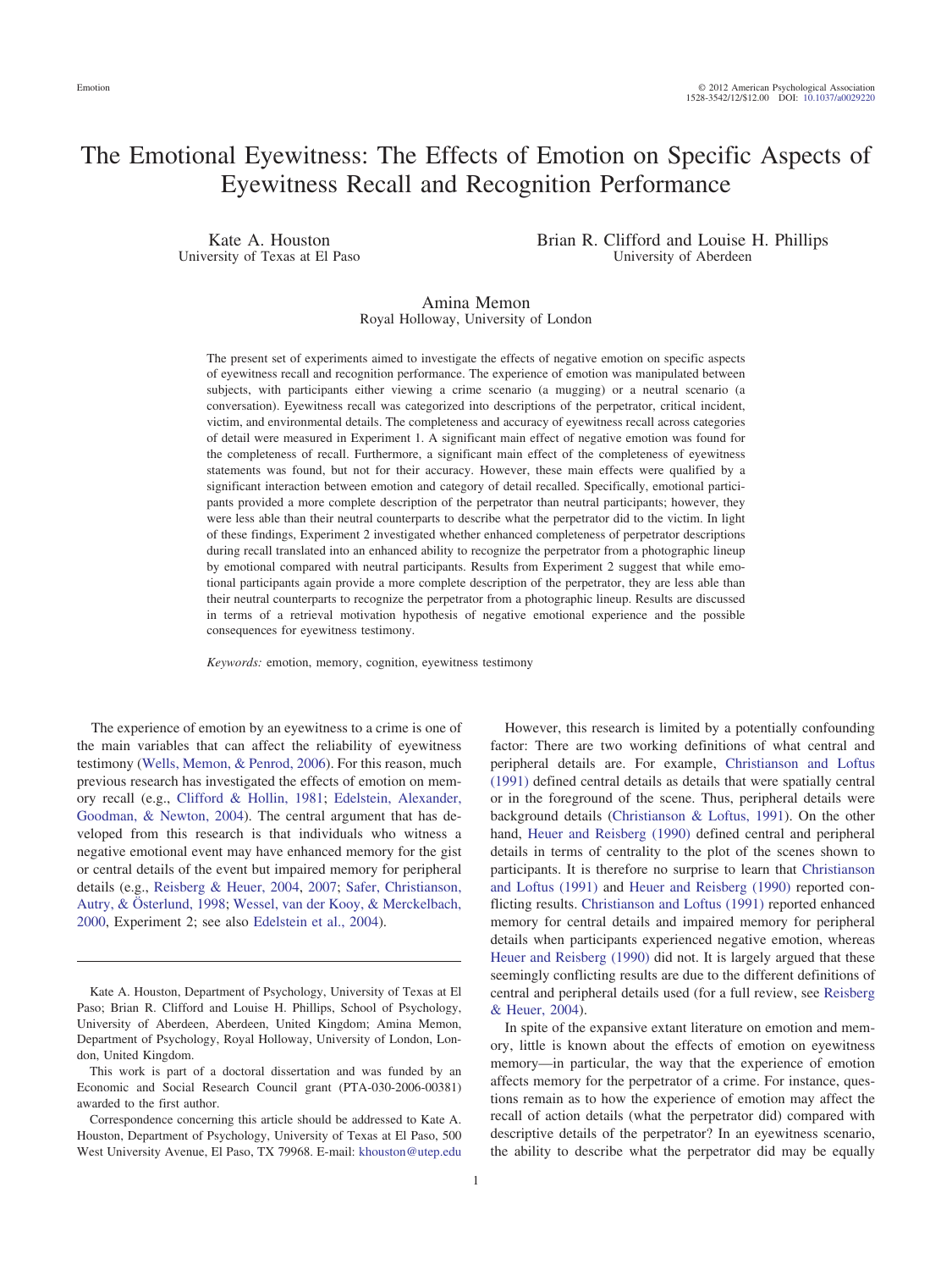important as the ability to describe the perpetrator, and, consequently, this question holds both theoretical and practical import. It is therefore more than a little surprising that only a few studies have differentiated recall for separate aspects of an event in this way (Stein & Memon, 2006; Wright & Holliday, 2007). Those experiments that have analyzed recall in this way suggest that descriptions of actions may be recalled to different levels of completeness and accuracy than person descriptions (Stein & Memon, 2006; Wright & Holliday, 2007). However, the topic of these articles was interviewing technique and not emotional experience, and therefore this remains a largely unexplored area for emotion and memory researchers.

It is well established by the eyewitness literature that describing a person, such as the perpetrator of a crime, is a very difficult task (for a recent review, see Meissner, Sporer, & Schooler, 2007). Meissner et al. (2007) argued that the difficulty of describing a person often results in nondistinct, general descriptions, meaning that they can apply to many people in the given population. However, given established links between emotion and memory for central details (Reisberg & Heuer, 2004, 2007), it seems plausible that the experience of negative emotion may enhance memory for information about a perpetrator, due to this being such a central element of the crime witnessed (therefore conforming to both spatial and plot definitions of central details). And what effect might that have on the recall of other aspects of the emotional to-be-remembered event? Could the experience of negative emotion result in the focusing of attentional resources onto the perpetrator of the crime, resulting in better descriptions of the perpetrator but poorer descriptions of his actions? Or could such attentional focus result in improved descriptions of both the perpetrator and the action details of the crime? In an attempt to answer these questions, the first experiment described in this article investigates whether the experience of negative emotion affects the recall of aspects of a crime event differently.

Eyewitnesses may also be asked to visually identify the perpetrator of the crime from an identity parade or lineup containing the suspect. Therefore, the possible effects of negative emotion on eyewitness recognition performance are of equal interest to those on recall performance, and this is addressed in Experiment 2. Research suggests that the effects of stress may greatly impair an eyewitness's ability to recognize the perpetrator of a crime, even if the perpetrator has been encountered for a considerable period of time (e.g., Morgan et al., 2004, 2007).

Morgan et al. (2004, 2007) conducted a series of experiments investigating the effects of stress on person recognition. The participant pool consisted of male soldiers who were interrogated in a well-lit room for 30 min at a time over approximately four hours as part of their interrogation resistance training. Morgan et al. (2004) investigated two scenarios: a high-stress and a low-stress interrogation. The high-stress interrogation involved physical confrontation by the interrogator toward the soldier and the low-stress condition did not. Morgan et al. (2004) found that soldiers who had taken part in high-stress interrogations were significantly worse at subsequently identifying any of their interrogators than those who had taken part in the low-stress interrogations. They thereafter argued that eyewitnesses who encounter heightened stress and personal threat while attempting to encode details of the event and/or perpetrator are likely to be highly error prone when asked to subsequently identify the perpetrator. In further support for the theory of stress impairing perpetrator recognition, a meta-analysis of the effects of stress on eyewitness memory also found impairment in recognition performance for participants who experienced stress compared with those who did not (Deffenbacher, Bornstein, Penrod, & McGorty, 2004).

Although able to inform the debate over the potential effects of negative emotion on eyewitness recognition performance, the stress that soldiers experience from repeated interrogations is likely to be very different from the types of negative emotions experienced in a more common eyewitness scenario. For instance, the extant literature on the central and peripheral effect suggests that an eyewitness may focus attention on the perpetrator, which could lead to an improved ability to recognize the perpetrator of a crime, if that crime caused the eyewitness to experience negative emotion. Therefore, the second experiment attempts to bridge this gap with an investigation of the effects of negative emotion on recognition memory performance. Thus, to summarize, Experiment 1 investigates the possible effects of negative emotion on recall memory performance. Participant recall is coded for descriptive details and action details of the perpetrator separately in order to answer the question of whether the experience of negative emotion may differently affect the descriptions of these two key elements of an eyewitness statement. Experiment 2 addresses whether negative emotion affects the ability of participants to recognize the perpetrator from a photographic lineup, as the stress literature would indicate, or whether it may improve recognition ability due to the perpetrator being a central detail, as the emotion literature may indicate.

In order to achieve this, the two experiments follow a similar methodology: one group of participants is presented with a video depicting a crime event that elicits negative emotion, and a second group is presented with an event that is very similar in most details but remains neutral. The paradigm of presenting participants with either an emotional or a highly similar and comparable neutral event has long been the preferred methodology of emotion and memory researchers (e.g., Christianson & Loftus, 1987; Clifford & Scott, 1978; Hulse, Allan, Memon, & Read, 2007; Safer et al., 1998). In order to ensure comparability between the emotioninducing and neutral video scenarios, both videos are controlled to ensure that the actions depicted are as similar as possible, even during the critical sequence that either depicts a mugging (emotion-inducing) or an altruistic act and a conversation (neutral).

Finally, recent reviews of the emotion and memory literature (e.g., Levine & Edelstein, 2009; Levine & Pizarro, 2004) have called for a greater delineation and specification of our concept of "emotion." Researchers have argued that negative emotion is not a single construct, but rather that we may experience more than one emotion at a time and that the eyewitness literature, in particular, would benefit from delineating the experience of emotion in this way (Levine & Edelstein, 2009; Levine & Pizarro, 2004). Therefore, in this study, we investigate the types of negative emotions experienced by eyewitnesses to a crime via participant ratings of their experience of 13 separate emotions.

#### **Experiment 1**

As it is important for an eyewitness to provide a complete and accurate description of what they encountered, both of these constructs of memory are assessed. In line with the current literature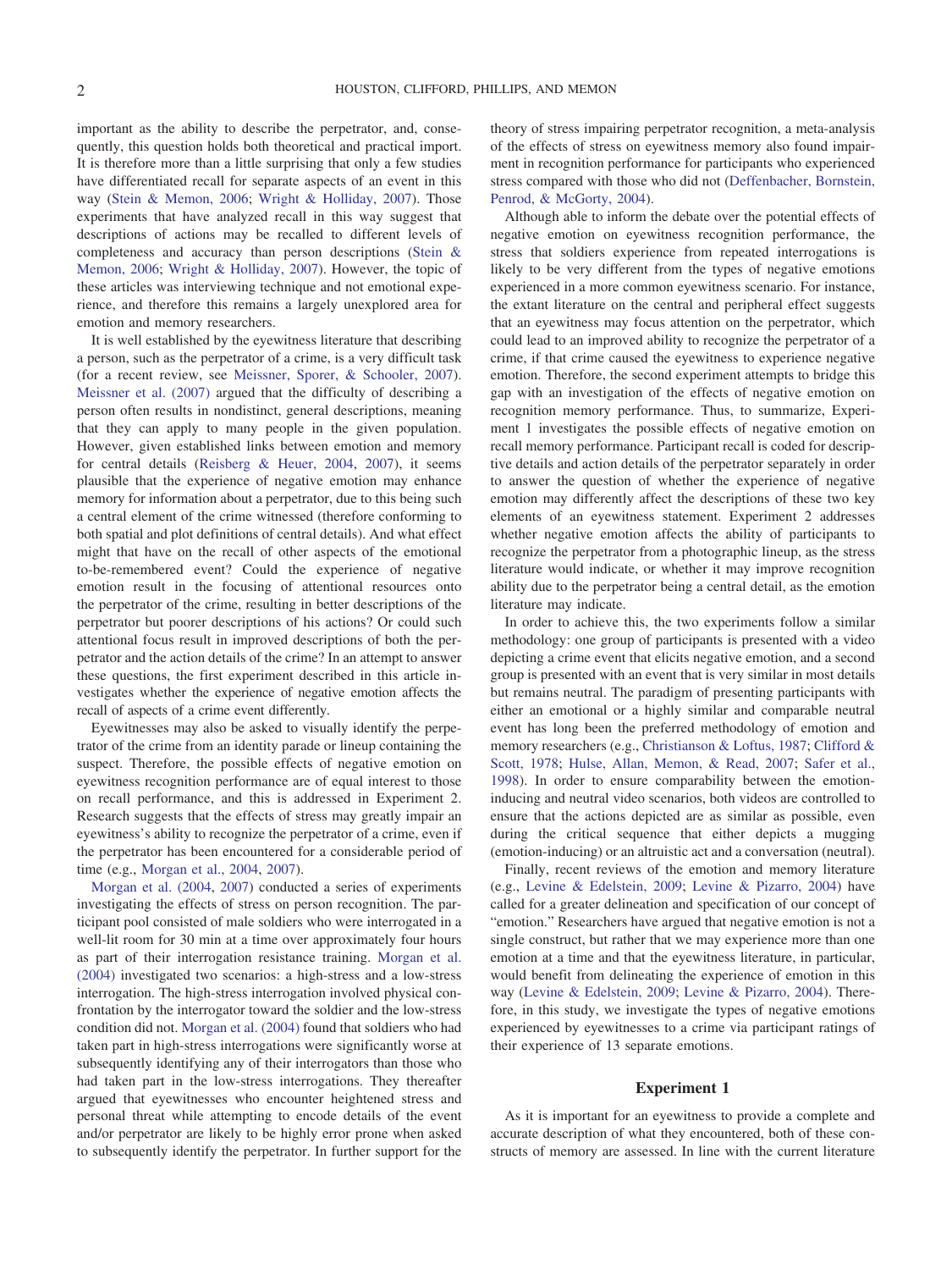(e.g., Reisberg & Heuer, 2007), it is predicted that participants in the negative emotion condition will provide a more complete and accurate description of the perpetrator of the crime event than participants who experience the neutral condition, as the perpetrator is central both to the plot and spatially in the videos (therefore conforming to both definitions of central details). Participant recall is also be analyzed in terms of recall for the environmental details, description of the victim, and the actions the perpetrator commits. For these other detail categories, competing hypotheses can be entertained. If the perpetrator is a central detail under emotional conditions, then his actions may also be central to attention, therefore resulting in enhanced recall of the action details of the critical incident for emotional compared with neutral participants. On the other hand, if the attentional focus is on the descriptive details of the perpetrator only, it may be that his actions are not encoded in depth by negatively emotional participants. The same predictions could be made for recall of the victim—as she shares close spatial proximity to the perpetrator during the videos, descriptions of her may benefit, or be at a disadvantage, because of the experience of negative emotion. Finally, it is unclear whether environmental details would be classified as central or peripheral—as they are spatially central throughout the video, however, one would not classify them as central to the plot of the scenario. In sum, it is predicted that the experience of negative emotion will enhance the completeness and accuracy of perpetrator descriptions for negatively emotional participants in comparison with neutral participants, whereas competing hypotheses are entertained for the recall of other aspects of the crime event, as outlined previously.

#### **Method**

Participants and design. Psychology students were recruited from the University of Aberdeen in the United Kingdom and awarded course credit for participation. In total, 101 participants took part, of whom 51 viewed the emotion-inducing video and 50 viewed the neutral video. There were 30 males and 71 females, ages 17 to 46 years ( $M = 19.5$ ,  $SD = 3.1$ ). All spoke English as their first language. A  $2 \times 4$  mixed design was employed, with the between-subjects factor of the emotion-inducing or neutral video and the within-subjects factor of category of detail (environmental, critical incident, victim, and perpetrator). The dependent variables were the completeness and accuracy of recall.

**Materials and apparatus: Videos.** The scenarios utilized in this experiment were staged events involving the same actors. In both videos, the participants view an older woman withdrawing money from a cash machine and then walking down a road and entering a wooded area. A young man is also shown to be entering the wooded area. What follows next is the critical incident, which differs slightly between scenarios. In the mugging scenario, the man approaches the woman and shouts at her, grabs hold of her handbag, and attempts to remove it from her shoulder. The woman shouts at the man, but he successfully removes the woman's handbag and runs off. The woman then calls a friend on her mobile phone to say that she has been mugged. In the conversation scenario, the man approaches the woman and asks her for the time. When checking her watch, the woman's handbag falls off her arm and onto the ground. The young man picks up the woman's handbag and holds it while she tells him the time, after which he gives the bag back to the woman and runs off to catch his bus. The

older woman then calls a friend to arrange to meet for tea. The mugging and conversation critical incidents were stringently controlled so that in both scenarios the young man and the older woman exchanged words, the man handled the woman's handbag and ran away at the end of the interaction, after which the woman makes a phone call. For ease of exposition, regardless of whether referring to the mugging or conversational scenario, the man is labeled as the "perpetrator" and the woman as the "victim."

Pilot testing utilizing the postevent emotion rating scale (see description for full details, scale ranging numerically from 0 to 3) revealed a mean negative emotion rating for the mugging scenario of  $M = 1.03$ ,  $SD = 0.64$ , and a negative emotion rating of  $M =$ 0.20,  $SD = 0.08$  for the conversation scenario. As this difference is statistically significant,  $t(8) = 2.54$ ,  $p = .035$ ,  $d = 1.82$ , 95% CI [0.07, 1.59], the film clips were deemed suitable for use in the present study, and hereafter, the mugging scenario is referred to as the "emotion-inducing scenario" and the conversation scenario as the "neutral scenario."

**Postevent emotional rating scale.** This scale required participants to rate their level of experience of irritation, annoyance, outrage, anger, happiness, sadness, sympathy, disgust, upset, fright, anxiety, relief, and also an option of "I feel nothing." The level of each option was measured on a 4-point scale ranging from *not at all* to *very much so* (scored on a scale from 0 to 3). Ratings of happiness, relief, and feeling nothing are reported separately from ratings of negative emotions.

**Filler tasks.** In order to introduce a delay between viewing the video and completion of the recall measures (20 min), participants completed questionnaires on likes and dislikes. As these measures were filler items, they are not discussed further.

**Recall.** Participants were given a recall sheet with the following instructions: "Please write down all the details that you remember from the video you have just watched." Participants were told that they could continue on the other side of the sheet, if necessary. Participants were also given a cued-recall test; however, those results are not reported herein.

**Procedure.** All participants were tested individually and informed that the purpose of the experiment was to investigate how general visual ability can affect memory. After completion of the consent form, participants viewed one of the two video scenarios. After viewing the video, participants were given a booklet containing the postevent emotion rating scale and a range of other questionnaires and tasks. Completion of these measures resulted in a lag of approximately 20 min between viewing the video and completing the recall measures. The recall task was then given, after which all participants were debriefed and told the true nature of the experiment.

**Data coding and analysis for the recall tasks.** Prior to the commencement of testing, detailed transcripts of the videos were generated by two independent coders who were unaware of the experimental manipulation. From these descriptions key, potentially forensically relevant information across the four categories of details (environmental, critical incident, perpetrator and victim) was selected (see Table 1 for the total number of details in each category for each video). Following testing, participant recall was coded in terms of completeness, which reflected the total number of correct details participants recalled, and accuracy (the proportion of a participants' total recall that was accurate). Given that the number of recallable correct details differed slightly across emo-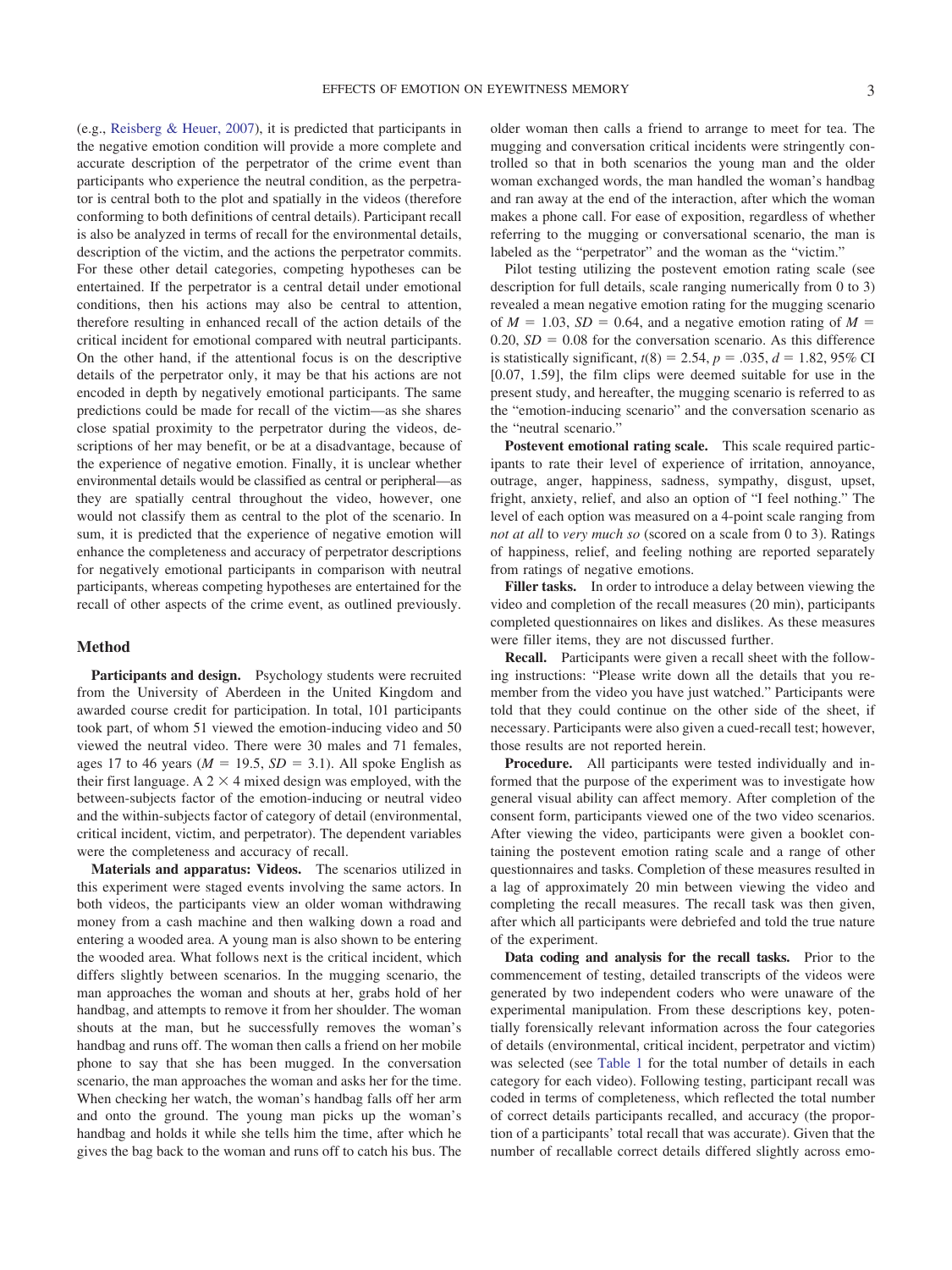Table 1 *Total Number of Forensically Relevant Details for Each Detail Category in the Emotion-Inducing and Neutral Videos*

| Detail category   | Emotional | Neutral |  |
|-------------------|-----------|---------|--|
| Environmental     | 160       | 171     |  |
| Critical incident | 81        | 67      |  |
| Victim            | 45        | 45      |  |
| Perpetrator       | 42.       | 42      |  |

tional and neutral scenarios (see Table 1), the data were transformed into proportions to enable comparisons across scenarios. The proportion completeness of recall was calculated by dividing the number of correct details a participant recalled by the possible number of correct details they could have recalled, based upon the totals in Table 1. Proportion accuracy was calculated by dividing the number correct details a participant recall by the total number of details they recalled. A measure of intercoder agreement was calculated between the experimenter (K.A.H.) and an additional coder who had not created the video transcripts and was therefore blind to the experimental procedure and had not viewed either video previously. The blind coder was provided with a copy of the video transcripts to facilitate coding of accuracy. Agreement was based on a random sample (20%) of participant booklets. Intercoder agreement across all categories of detail in the recall was high (all  $rs > .8$ ), with all disagreements resolved through discussion.

The completeness and accuracy of recall were coded and analyzed separately with analysis of variance (ANOVA). Follow-up *t* tests with Bonferroni correction were also conducted to further investigate the effects of negative emotion on memory recall. As a Bonferroni correction is a highly conservative correction, follow-up comparisons were divided into two families to correct for the possibility of Type II errors (see Tabachnick & Fidell, 2007). As clear directional predictions exist about perpetrator recall, one planned comparison of the completeness and accuracy of the perpetrator descriptions was run, thus,  $\alpha/1 = .05$ . One further family of unplanned comparisons of the completeness and accuracy of environmental, critical incident, and victim descriptions was also conducted, thus,  $\alpha/3 = .016$ .

#### **Results**

**Manipulation check.** An independent samples *t* test on the ratings from the postevent emotion rating scale supported the result from the pilot data: Participants who viewed the emotioninducing video rated their experience of negative emotions as significantly higher ( $M = 1.08$ ,  $SD = 0.65$ ) than participants who viewed the neutral video ( $M = 0.13$ ,  $SD = 0.18$ ),  $t(99) = 10.05$ ,  $p < .001$ ,  $d = 1.99$ , 95% CI [0.76, 1.14]. Furthermore, to ensure that neutral participants did not experience any emotions (as positive emotions were also included in the postevent emotion rating scale), these scores were also considered. All participants who viewed the neutral video rated below 1 for all possible emotion ratings ( $M = 0.36$ ,  $SD = 0.15$ ), thus suggesting that they did not have any emotional experience throughout the video.

These data confirm that (a) the emotion manipulation was successful in inducing negative emotion in those who viewed the emotion-inducing video, and (b) participants who viewed the neutral video remained neutral. Therefore, participants who viewed the emotion-inducing video will hereafter be referred to as emotional participants and those who viewed the neutral video will be referred to as neutral participants.

**Breakdown of emotion ratings for those viewing the crime.** The experience of emotion was further analyzed in terms of the individual emotions experienced by participants. The highest emotion rating by participants who viewed the emotioninducing video was for sympathy  $(M = 2.25, SD = 0.76)$ , followed by disgust ( $M = 1.41$ ,  $SD = 1.08$ ), annoyance ( $M = 1.25$ ,  $SD = 1.02$ ), irritation (*M* = 1.24, *SD* = 0.99), anger (*M* = 1.20,  $SD = 1.02$ , and sadness ( $M = 1.18$ ,  $SD = 0.93$ ). The remaining emotions of upset ( $M = 0.90$ ,  $SD = 0.83$ ), outrage ( $M = 0.90$ ,  $SD =$ 0.94), experiencing nothing  $(M = 0.67, SD = 0.95)$ , anxiety  $(M = 0.25, SD = 0.56)$ , fright  $(M = 0.22, SD = 0.50)$ , happiness  $(M = 0.18, SD = 0.43)$ , and relief  $(M = 0.08, SD = 0.38)$  were all scored below 1 one the scale.

**Analysis of the recall tasks.** Completeness and accuracy mean proportions, standard deviations, and confidence intervals for emotional and neutral participants across all categories of details can be found in Table 2.

**Completeness of recall.** A 2 (emotional vs. neutral)  $\times$  4 (environmental, critical incident, victim, perpetrator) mixed design ANOVA was run on the completeness data from the recall task. A main effect of emotion was found, with neutral participants producing more complete recall,  $F(1, 98) = 13.31$ ,  $p < .001$ , partial  $\eta^2$  = .12. A main effect of category of detail recalled was also found,  $F(3, 294) = 154.91$ ,  $p < .001$ , partial  $\eta^2 = .61$ , with descriptions of environmental details more complete than of the victim ( $p < .001$ ) or perpetrator ( $p < .001$ ). Descriptions of the critical incident were also more complete than of the victim ( $p <$ .001) and the perpetrator ( $p < .001$ ), and descriptions of the victim were more complete than of the perpetrator ( $p < .001$ ). The completeness of the environmental and critical incident descriptions did not differ significantly from each other  $(p = 1.00)$ . Critically, a significant interaction between the experience of emotion and category of detail was observed,  $F(3, 294) = 71.77$ ,  $p \le$ .001, partial  $\eta^2 = .42$ .

Planned comparisons revealed that emotional participants provided a more complete description of the perpetrator than neutral participants,  $t(99) = 2.25$ ,  $p = .014$  (one-tailed),  $d = 0.36$ . Post hoc testing, on the other hand, revealed that neutral participants provided a more complete description of the critical incident than the emotional participants,  $t(99) = 11.18$ ,  $p < .001$ ,  $d = 2.25$ . Further, there were no significant differences between emotional and neutral participants in the completeness of the victim,  $t(99) =$ 1.53,  $p = .129$ ,  $d = 0.31$ , or environmental descriptions,  $t(98) =$ 0.15,  $p = .884$ ,  $d = 0.00$ . Interestingly, within the emotional group, the degree of emotion experienced did not correlate with the degree of perpetrator or critical incident recall in any linear way (critical incident:  $r = .15$ ,  $p = .249$ ; perpetrator:  $r = .10$ ,  $p = .433$ , respectively).

**Accuracy of recall.** A further 2 (emotional vs. neutral)  $\times$  4 (environmental, critical incident, victim, perpetrator) mixed design ANOVA was run on the proportion accuracy of recall. The main effect of emotion was nonsignificant  $(F \leq 1)$ . A main effect of category of detail was found,  $F(3, 294) = 7.74$ ,  $p < .001$ , partial  $\eta^2$  = .07, with the critical incident the most accurately recalled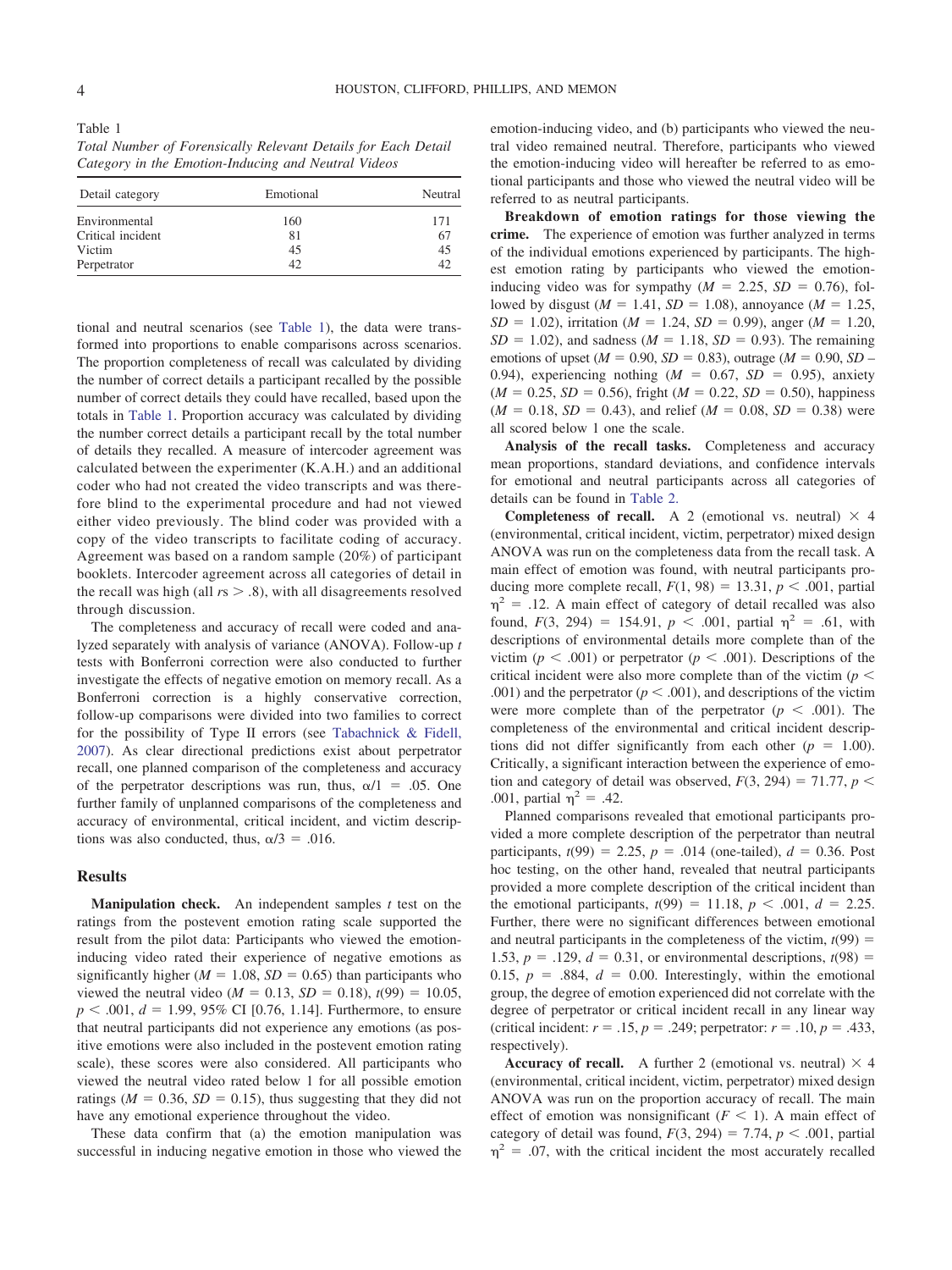| Detail category   |            |              | Completeness    |              |            |              | Accuracy       |              |
|-------------------|------------|--------------|-----------------|--------------|------------|--------------|----------------|--------------|
|                   | Emotional  |              | Neutral         |              | Emotional  |              | Neutral        |              |
|                   | M. SD      | 95% CI       | M. SD           | 95% CI       | M, SD      | 95% CI       | M, SD          | 95% CI       |
| Environmental     | 0.35, 0.19 | [0.30, 0.39] | 0.35, 0.12      | [0.31, 0.40] | 0.97, 0.04 | [0.96, 0.99] | $0.94, 0.06^*$ | [0.96, 0.96] |
| Critical incident | 0.18, 0.10 | [0.14, 0.22] | $0.49, 0.18***$ | [0.46, 0.54] | 0.98, 0.05 | [0.97, 0.99] | 0.99, 0.02     | [0.98, 1.00] |
| Victim            | 0.18, 0.10 | [0.15, 0.21] | 0.15, 0.08      | [0.12, 0.17] | 0.92, 0.11 | [0.89, 0.96] | 0.94, 0.12     | [0.90, 0.97] |
| Perpetrator       | 0.11, 0.10 | [0.09, 0.14] | $0.08, 0.06^*$  | [0.05, 0.10] | 0.87, 0.28 | [0.80, 0.94] | 0.92, 0.21     | [0.85, 0.99] |

Table 2 *Mean Proportion Recall of Emotional and Neutral Participants in Terms of Completeness and Accuracy Across All Detail Categories*

*Note*. Scores range from 0 to 1, with 0 denoting no recall and 1 denoting 100% recall. Asterisks denote significant differences between emotional and neutral participants.

 $p < .05.$  \*\*  $p \le .001.$ 

detail category (all  $ps < .005$ ); the three other categories did not differ significantly from each other (all  $ps > .066$ ). The interaction between emotion and category of detail was nonsignificant, *F*(3, 294) = 1.47,  $p = .223$ , partial  $\eta^2 = .01$ .

Planned comparisons revealed that emotional and neutral participants' descriptions of the perpetrator were equally accurate,  $t(99) = 0.97$ ,  $p = .334$ ,  $d = 0.16$ . Post hoc *t* tests revealed that emotional participants' environmental descriptions were more accurate than neutral participants',  $t(98) = 2.96$ ,  $p = .004$ ,  $d = 0.59$ . However, emotional and neutral participants descriptions of the victim,  $t(99) = 0.44$ ,  $p = .657$ ,  $d = 0.08$ , and critical incident,  $t(99) = 1.17$ ,  $p = .245$ ,  $d = 0.02$ , were equally accurate. Finally, within the emotional group, the degree of emotion experienced did not correlate with the accuracy of environmental detail recall in a linear way,  $r = .12$ ,  $p = .410$ .

#### **Discussion**

The current experiment aimed to investigate the effects of negative emotion on eyewitness recall memory for the perpetrator of a crime in comparison with other aspects of the event. It was predicted that participants who viewed the emotionally arousing video would focus their attention on to the perpetrator of the crime, given he was both spatially central and central to the plot of the emotional video. It was further argued that such attentional focus would be likely to result in a more complete and accurate description of the perpetrator by emotional compared with neutral participants. In line with predictions, emotional participants provided a more complete description of the perpetrator than neutral participants. This suggests that the perpetrator was central to attention for emotional participants but not for their neutral counterparts. However, the experience of emotion had no effect on the accuracy of perpetrator descriptions. This may be because both emotional and neutral participants were monitoring their memory and only reporting those details about which they were very confident in their accuracy (e.g., Koriat & Goldsmith, 1996). Indeed, accuracy levels were generally quite high.

Neutral participants provided a more complete description of the action details of the critical incident than emotional participants did, although, again, with no significant differences in the accuracy of recall. No significant differences were found in the completeness or accuracy of victim recall by emotional and neutral participants. Emotional participants did provide a more accurate description of the environmental details than their neutral counterparts; however, both emotion conditions resulted in similar levels of completeness of recall about environmental information. These results add to the literature on links between emotion and recall of central and peripheral details (Reisberg & Heuer, 2004). In particular, they indicate that negative emotions experienced when witnessing a crime improved memory for one aspect of the central details about the crime (description of the perpetrator) while impairing memory for another aspect (what the perpetrator did) in comparison with neutral participant recall. The current data suggest that it may only be the descriptive details of the perpetrator that are central to attention for emotional participants, and this may inhibit their ability to describe the perpetrator's actions.

The final task of Experiment 1 was to analyze the emotional experience of participants who viewed the emotion-inducing video. Emotional participants appeared to experience sympathyand anger-related emotions (see Ortony, Clore, & Collins, 1988, for a conceptualization of the categories of emotional groups). These findings suggest that an eyewitness to a mugging crime may experience a range of emotions during the event rather than one emotion in isolation (e.g., Levine & Edelstein, 2009; Levine & Pizarro, 2004).

The current experiment indicates that it is the descriptive details of the perpetrator of a crime that emotional participants appear to centralize when viewing the crime event. Therefore, could this improve the ability of emotional participants to accurately recognize the perpetrator from a photographic lineup—a task that is known to be very difficult? This question is the focus of Experiment 2.

#### **Experiment 2**

Findings from Experiment 1 indicate that emotional participants are able to describe the perpetrator of a mugging crime more fully, but not more accurately, than neutral participants. The central and peripheral effect literature argues that this is likely due to a narrowing of attention on the perpetrator, given he is central to both the plot and spatially (e.g., Reisberg & Heuer, 2004, 2007). This finding raises a very interesting question: Could the experience of emotion during encoding offset the difficulty of recognizing a perpetrator in a photographic lineup? The current literature on stress and recognition memory suggests that stress impairs the ability of an eyewitness to successfully recognize the perpetrator from a photographic lineup (e.g., Deffenbacher et al., 2004; Morgan et al., 2004, 2007). However, it is not clear how these results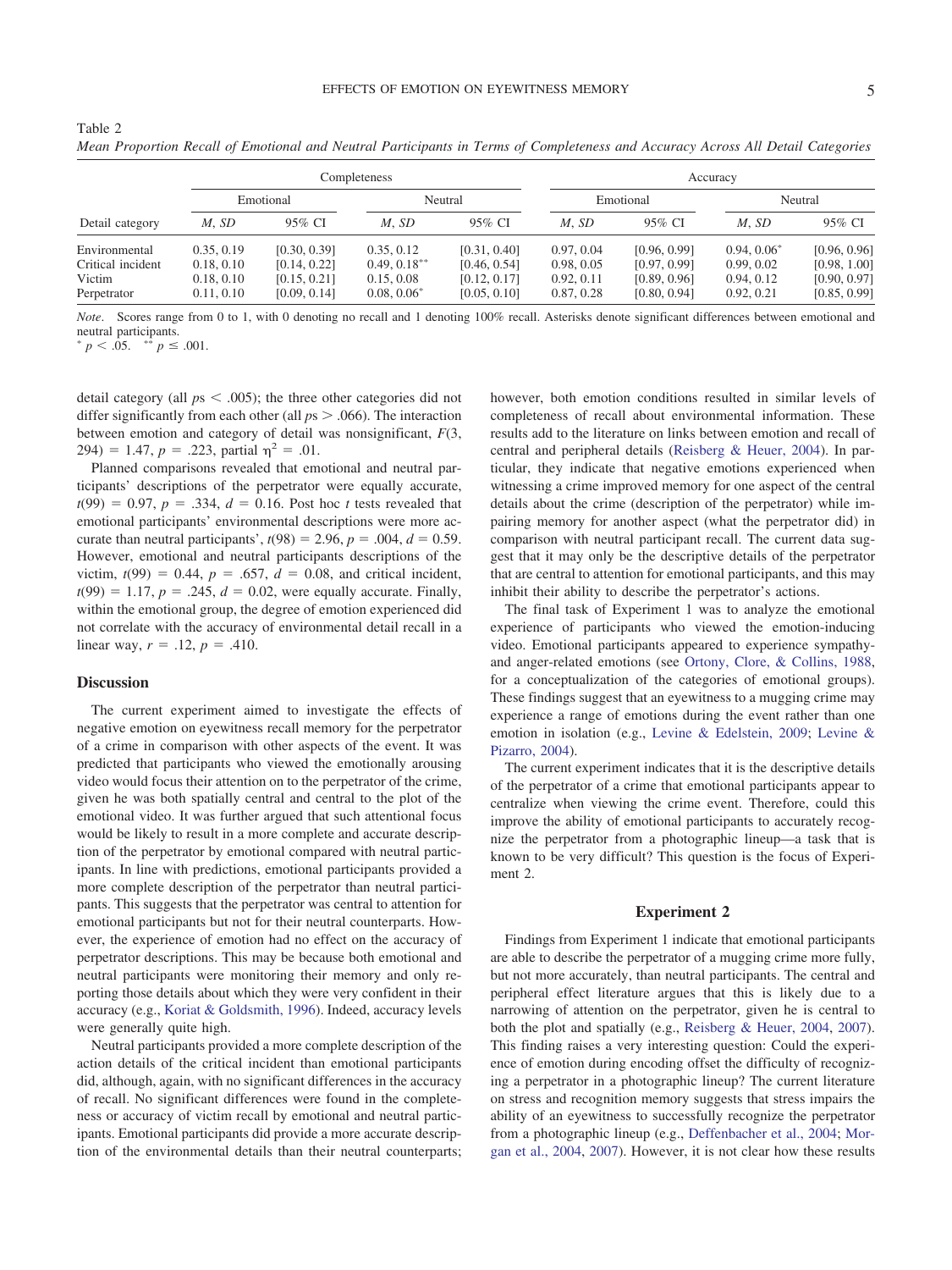might extend to other types of eyewitness situations in which a different range and intensity of emotions might be experienced.

Therefore, the aim of Experiment 2 is to investigate the possibility that the experience of negative emotion by participants may enhance their ability to recognize the perpetrator from a photographic lineup. Two forms of photographic lineup are shown to participants— one is a "target present" (TP) lineup, and is so-called because it contains a photograph of the perpetrator of the crime (the target). The second version is called a "target absent" (TA) lineup, which does not contain an image of the perpetrator and instead, in his place, contains an image of a person who looks highly similar to the perpetrator. The construction of the lineups is fully described in the Method section.

Finally, as in Experiment 1, recall data were collected from participants—this is to ensure that we replicate the finding of enhanced descriptive recall of the perpetrator, upon which our recognition-based questions are predicated. The emotional experience of participants was also measured in the same way as in Experiment 1, in order to ensure consistency of the emotional experience between experiments.

#### **Method**

Participants and design. In total, 233 psychology students were recruited from the University of Aberdeen in the United Kingdom and were awarded course credit for participation; 61 were male, 172 were female, and all were between 17 and 53 years old ( $M = 20.07$ ,  $SD = 4.84$ ).

**Recognition.** A  $2 \times 2$  between-subjects design was employed with factors of emotion (emotion-inducing or neutral video) and lineup type (TP or TA). Of the 233 participants who took part, 118 participants viewed the emotion-inducing video and 115 viewed the neutral video. One hundred sixteen participants viewed TP lineups and 117 viewed TA lineups.

**Recall.** Of the 233 participants who were tested, the first 116 participants' (roughly half) recall for details of the video were analyzed, as a G\*Power analysis indicated this was a sufficient number to detect significant effects. Of those 116, 34 were male and 82 were female, with an age range of 17 to 53 years (*M* 20.43,  $SD = 5.52$ ). Further, 59 viewed the emotion-inducing video and 57 viewed the neutral video. A  $2 \times 4$  mixed design was used with the between-subjects factor of emotion (emotion-inducing or neutral video) and the within-subjects factor of category of detail (environmental, critical incident, victim, perpetrator).

**Materials and apparatus.** All materials and apparatus are the same as in Experiment 1, except for the photographic lineups, which are described next.

**Photographic lineups.** The present experiment utilized simultaneous TP and TA lineups for the perpetrator depicted in the videos. A correct response to a TP lineup is recorded when an eyewitness correctly identifies the perpetrator (a hit), whereas the choice of a foil is incorrect (a false-positive), as is the response that the perpetrator is not present (a miss). In TA lineups, an accurate response is recorded when an eyewitness states that the perpetrator is not present (also known as a correct rejection). The choice of a foil from a TA lineup is incorrect and is known as a false identification (or false-positive).

Perpetrator lineups comprised six color photographs on a white sheet of A4 paper. The photographs, each approximately  $8 \times 6$  cm

in size, were arranged in a  $2 \times 3$  array. Each photograph featured a frontal view head-and-neck shot of either a foil (innocent lineup member) or the target (the perpetrator depicted in the videos who is only present in the TP lineup).

**Construction of the lineups: Selection of foils.** Foils for the perpetrator lineups were selected on the basis of resemblance to the target. This method was utilized, as it is the method recommended by the Police and Criminal Evidence Act (PACE 1984, Code D: 3.7; The Home Office, 2008) for constructing lineups in the United Kingdom.

Pools of 184 neutral head-and-shoulder photographs of young males (early to mid-20s) originally employed by Meissner, Brigham, and Butz (2005) were used for the selection of perpetrator foils. A smaller pool of potential foils was selected by the experimenter on the basis of similar facial characteristics as the target in the videos (hair color and style, face shape, and facial features).

**Standardization of the lineups.** Independent judges rated how similar each of the potential foils were to the target on a 10-point scale ranging from *not at all similar* to *very similar*. The judges also rated how distinctive each face was (including the target) on a 10-point scale ranging from *not at all distinctive* to *very distinctive*. The six faces that were rated most similar to the perpetrator and of a similar level of distinctiveness to the perpetrator by the independent raters were selected as foils for the lineups.

All similarity ratings for selected perpetrator foils were between  $M = 4.83$ ,  $SD = 1.83$ , and  $M = 7.00$ ,  $SD = 0.89$  (scale of 0 to 10), which suggests that no foil was perceived as extremely similar or dissimilar to the target. Two-tailed paired samples *t* tests were used to explore the differences between similarity ratings for the chosen foils and the perpetrator. Comparisons of all chosen foil and perpetrator combinations (i.e., Pair 1 with Pair 2, Pair 1 with Pair 3, and so on) revealed no significant differences (all  $ps > .1$ ), suggesting that all chosen foils were perceived as equally similar to the perpetrator, thus minimizing lineup bias. All distinctiveness ratings for the chosen foils and the perpetrator were between  $M =$ 3.20,  $SD = 1.79$ , and  $M = 4.40$ ,  $SD = 1.94$ , which suggests that neither the foils nor the target were perceived as very distinctive or not at all distinctive. Two-tailed paired samples *t* tests were used to explore the differences between the distinctiveness ratings for the chosen foils and the perpetrator. Comparisons of all foil and perpetrator combinations (i.e., Foil 1 and target, Foil 1 and Foil 2, Foil 2 and target, Foil 2 and Foil 3, and so on) revealed no significant differences (all  $p_s > .09$ ), suggesting that the foils and the perpetrator were perceived as being of an equal level of distinctiveness, thus once again minimizing lineup bias.

**Counterbalancing/position effects.** In line with recommendations by McQuiston-Surrett, Malpass, and Tredoux (2006), two versions of the TP lineups were created, one with the target in Position 2 and one with the target in Position 5. This counterbalancing procedure aims to control for position effects and counteracts the possibility that participants may communicate to each other about which position the target is in (see McQuiston-Surrett et al., 2006).

**Procedure.** The procedure employed is highly similar to the procedure in Experiment 1, with the addition of photographic lineups that occurred at the end of the experimental session. On completion of the booklet that contained the recall protocol, all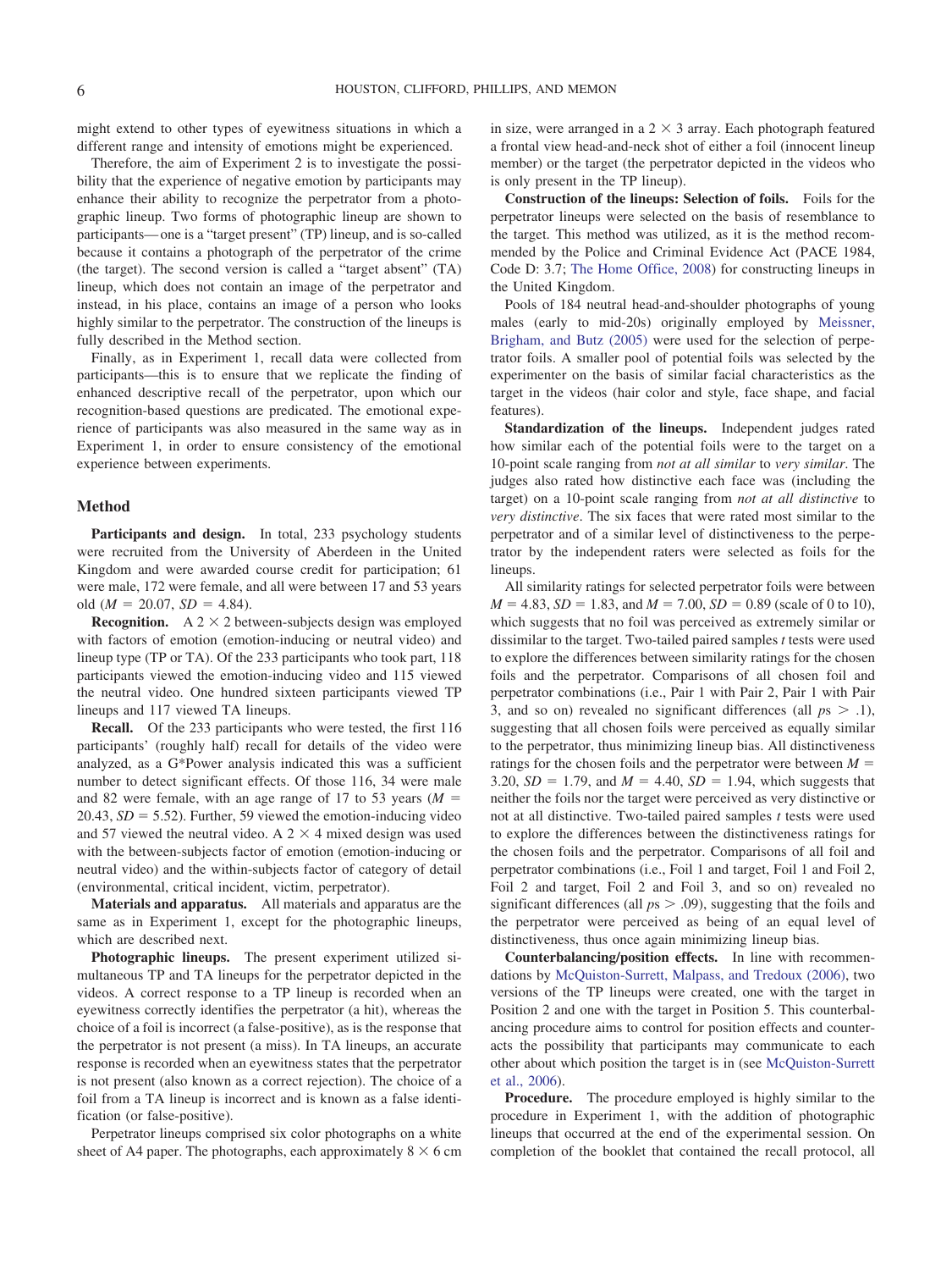participants were administered with a TP or TA perpetrator lineup and a lineup response sheet. After marking their identification decision, all participants were debriefed and told the true nature of the experiment and allowed time to ask any questions. Participants were then thanked before leaving the laboratory.

**Data coding and analysis of the recall and recognition tasks.** Intercoder agreement for the completeness and accuracy of the recall task was calculated between the experimenter (K.A.H.) and a second coder blind to the experimental manipulations and research questions, who was not the same person who was the blind coder in Experiment 1. The blind coder was provided with a copy of the video transcripts to facilitate coding of accuracy. Agreement was based on a random sample (20%) of participant booklets. Intercoder agreement across all categories of detail in the recall was high (all  $rs > .7$ ), with all disagreements resolved through discussion

The recognition data are categorical and so were analyzed with the chi-square test. Completeness and accuracy of recall data were analyzed with mixed design ANOVA, followed-up by planned comparisons of the completeness and accuracy of emotional and neutral participants' perpetrator descriptions (thus,  $\alpha/1 = .05$ ). Post hoc *t* tests with Bonferroni correction were also conducted on the completeness and accuracy of emotional and neutral participants descriptions of the remaining detail categories ( $\alpha/3 = .016$ ). Effect sizes used are partial eta-squared and Cohen's *d* for ANOVA and *t* tests, respectively, and Cramér's ø' (range 0 to 1) for the chi-square (Cohen, 2009).

#### **Results**

**Manipulation check.** An independent samples *t* test on the ratings from the postevent emotion rating scale showed that participants who viewed the emotion-inducing video rated their experience of negative emotions as significantly higher  $(M = 1.28$ ,  $SD = 0.73$ ) than participants who viewed the neutral video ( $M =$ 0.20,  $SD = 0.25$ ,  $t(114) = 10.64$ ,  $p < .001$ ,  $d = 1.98$ , 95% CI [0.88, 1.28]. Furthermore, all participants who viewed the neutral video had a mean rating below 1 for all possible emotion ratings (including positive emotions) on the postevent emotion rating scale ( $M = 0.50$ ,  $SD = 0.30$ ), thus suggesting that participants who viewed the neutral video did not experience any of the listed emotions during their viewing of the video.

These data confirm that (a) the emotion manipulation was successful in inducing negative emotion in those who viewed the emotion-inducing video, and (b) participants who viewed the neutral video remained neutral. Therefore, participants who viewed the emotion-inducing video will hereafter be referred to as emotional participants, and those who viewed the neutral video will be referred to as neutral participants.

**Breakdown of emotion ratings for those viewing the crime.** The experience of emotion by participants who viewed the emotion-inducing video was further analyzed in terms of the individual emotions experienced by participants. The highest emotion rating was for sympathy ( $M = 2.34$ ,  $SD = 0.08$ ), followed by disgust ( $M = 1.69$ ,  $SD = 1.05$ ), annoyance ( $M = 1.54$ ,  $SD =$ 1.01), anger ( $M = 1.53$ ,  $SD = 1.07$ ), irritation ( $M = 1.42$ ,  $SD = 1.02$ ), sadness (*M* = 1.32, *SD* = 1.02), outrage (*M* = 1.19,  $SD = 0.97$ , and upset ( $M = 1.10$ ,  $SD = 0.98$ ). The remaining ratings of experiencing nothing  $(M = 0.46, SD = 0.79)$ , and emotions of fright ( $M = 0.36$ ,  $SD = 0.61$ ), anxiety ( $M = 0.34$ ,  $SD = 0.58$ ), happiness (*M* = 0.12, *SD* = 0.05), and relief (*M* = 0.10,  $SD = 0.35$ ) were all below 1 on the scale.

**Recognition data.** As no significant differences were found between the performance of participants on either position-oftarget versions of the TP lineup  $(p > .2)$ , for the purposes of analysis, the results were collapsed into one category of TP lineup. Table 3 shows the frequency of lineup response across lineup type for emotional and neutral participants.

As it could be argued that a correct response to a TP lineup (choosing the target) and a correct response to a TA lineup (rejecting the lineup) are psychologically different decisions or responses, separate chi-squares were run on TP and TA lineups, with their responses coded as Hit, False-Positive, Miss (TP) and False-Positive, Correct Rejection (TA), respectively.

**Target present.** A 2 (emotional vs. neutral)  $\times$  3 (hit, falsepositive, miss) chi-square was run to test the association of the experience of emotion and lineup response. There was a significant association between performance on the lineup and the experience of emotion  $\chi^2(2) = 6.60, p = .037$ , Cramér's ø' = 0.24. Emotional participants were more likely to incorrectly identify an innocent foil (false-positive, 47.5% of the time) than to correctly identify the perpetrator of the crime (a hit, 27.1% of the time), or to claim that the perpetrator was not present in the lineup (a miss, 25.4% of the time). Neutral participants were more likely to correctly identify the perpetrator of the crime (40.4% of the time) than any other response option (false-positive, 24.6%; miss, 35.1% of the time). Therefore, neutral participants were more likely to correctly identify the perpetrator from a TP lineup than emotional participants (hit, 40.4% vs. 27.1%), whereas emotional participants were more likely to incorrectly identify an innocent foil from a TP lineup than neutral participants were (false-positive, 47.5% vs. 24.6%, respectively).

**Target absent.** An additional 2 (emotional vs. neutral)  $\times$  2 (false-positive, correct rejection) chi-square was run on the TA lineup data to investigate whether the experience of emotion had an effect on the response of participants to a TA lineup. The chi-square showed that there was no association between the experience of emotion and lineup decision,  $\chi^2(1) = 0.72$ ,  $p = .393$ , Cramér's  $\phi' = 0.08$ .

**Recall.** Completeness and accuracy mean proportions, standard deviations, and confidence intervals for emotional and neutral participants across all categories of details are shown in Table 4.

Table 3

| Response Frequencies for Perpetrator TP and TA Lineups |  |  |  |  |
|--------------------------------------------------------|--|--|--|--|
| <b>Across Emotion Conditions</b>                       |  |  |  |  |

|                   | Response  |          |  |  |  |
|-------------------|-----------|----------|--|--|--|
| Lineup type       | Emotional | Neutral  |  |  |  |
| TP Lineup         | $n = 59$  | $n = 57$ |  |  |  |
| Hit               | 16        | 23       |  |  |  |
| False-positive    | 28        | 14       |  |  |  |
| <b>Miss</b>       | 15        | 20       |  |  |  |
| TA Lineup         | $n = 59$  | $n = 58$ |  |  |  |
| False-positive    | 42        | 37       |  |  |  |
| Correct rejection |           | 21       |  |  |  |
|                   |           |          |  |  |  |

*Note*. TA = target absent;  $TP = target$  present.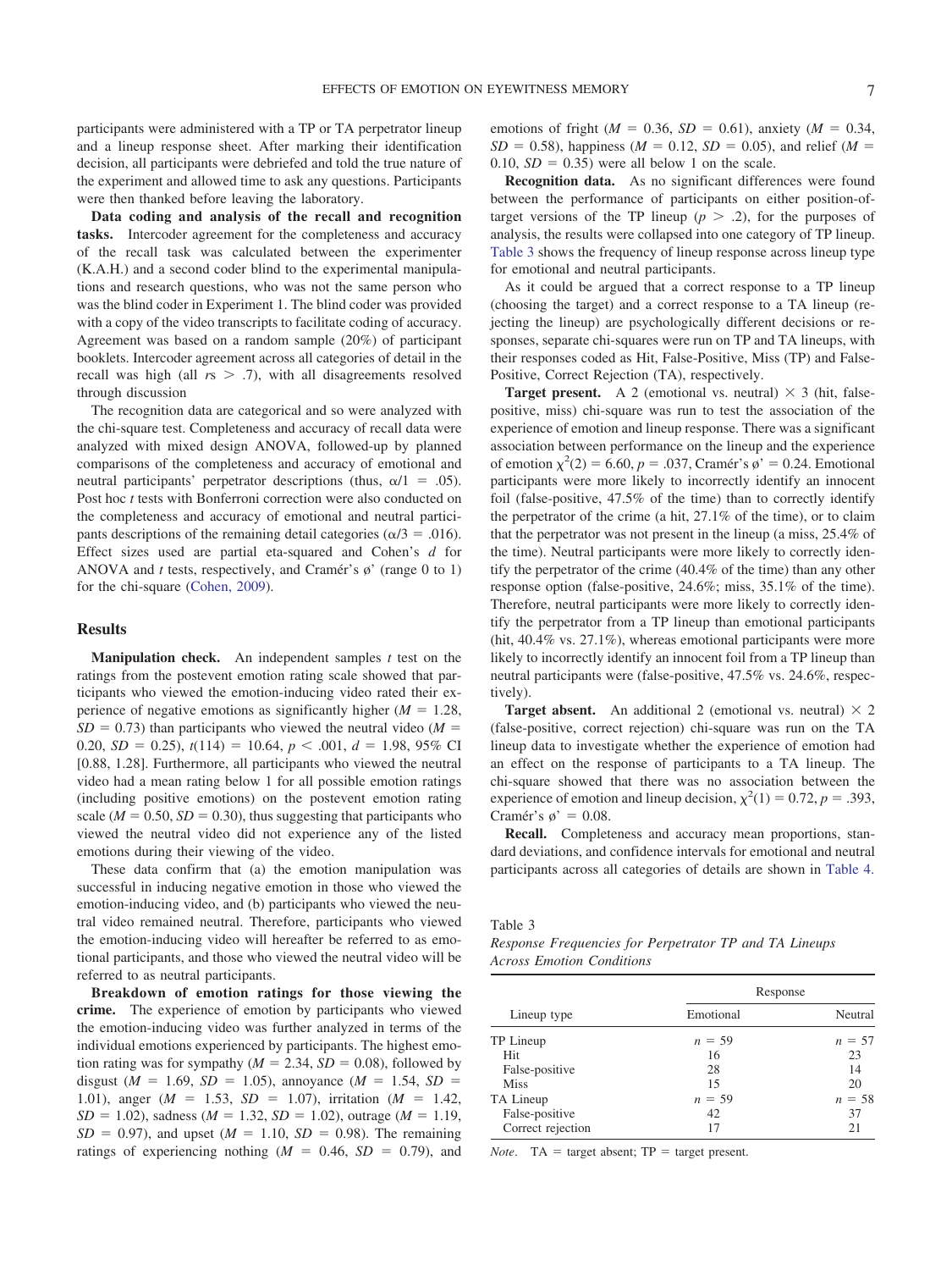Table 4

| Detail category   |            | Completeness |                 |              |            | Accuracy     |            |              |  |
|-------------------|------------|--------------|-----------------|--------------|------------|--------------|------------|--------------|--|
|                   | Emotional  |              | Neutral         |              | Emotional  |              | Neutral    |              |  |
|                   | M, SD      | 95% CI       | M. SD           | 95% CI       | M. SD      | 95% CI       | M. SD      | 95% CI       |  |
| Environmental     | 0.29, 0.15 | [0.25, 0.33] | 0.25, 0.14      | [0.21, 0.29] | 0.91, 0.13 | [0.87, 0.94] | 0.92, 0.12 | [0.89, 0.95] |  |
| Critical incident | 0.35, 0.12 | [0.31, 0.39] | $0.74, 0.18***$ | [0.70, 0.78] | 0.93, 0.11 | [0.90, 0.95] | 0.95, 0.08 | [0.92, 0.97] |  |
| Victim            | 0.14, 0.09 | [0.12, 0.16] | 0.15, 0.17      | [0.12, 0.17] | 0.87, 0.18 | [0.83, 0.91] | 0.89, 0.12 | [0.85, 0.93] |  |
| Perpetrator       | 0.15, 0.10 | [0.13, 0.17] | $0.11, 0.07^*$  | [0.09, 0.14] | 0.90, 0.14 | [0.86, 0.94] | 0.89, 0.07 | [0.85, 0.94] |  |

*Mean Proportion Recall of Emotional and Neutral Participants in Terms of Completeness and Accuracy Across All Detail Categories*

*Note*. Scores range from 0 to 1, with 0 denoting no recall and 1 denoting 100% recall. Asterisks denote significant differences between emotional and neutral participants.

 $p < .05.$  \*\*  $p \le .001.$ 

**Completeness of recall.** A 2 (emotional vs. neutral)  $\times$  4 (environmental, critical incident, victim, perpetrator) mixed design ANOVA was run on the completeness data from the free recall. In line with Experiment 1, a significant main effect of emotion was found, with neutral participants providing more complete descriptions than emotional participants,  $F(1, 108) = 35.62$ ,  $p < .001$ , partial  $\eta^2 = 0.25$ . A significant main effect of category of detail,  $F(3, 324) = 314.99, p < .001$ , partial  $\eta^2 = 0.74$ , was also found, with the critical incident described more completely than all other detail categories (all  $ps < .001$ ), and with environmental descriptions more complete than victim ( $p < .001$ ) or perpetrator descriptions ( $p < .001$ ). Completeness of victim and perpetrator descriptions did not differ significantly from each other  $(p = .966)$ . Critically, a significant interaction between the experience of emotion and the category of detail was found,  $F(3, 324) = 93.55$ ,  $p < .001$ , partial  $\eta^2 = 0.46$ .

Planned comparisons revealed that emotional participants provided a more complete description of the perpetrator than their neutral counterparts,  $t(109) = 2.19$ ,  $p = .015$  (one-tailed),  $d =$ 0.35. Post hoc *t* tests also revealed that neutral participants provided a more complete description of the critical incident than emotional participants,  $t(108) = 13.65$ ,  $p < .001$ ,  $d = 2.55$ . However, emotional and neutral participants provided similarly complete descriptions of environmental,  $t(109) = 1.33$ ,  $p = .187$ ,  $d = 0.28$ , and victim,  $t(109) = 0.41$ ,  $p = .683$ ,  $d = 0.11$ , details.

**Accuracy of recall.** A 2 (angry vs. neutral)  $\times$  4 (environmental, critical incident, victim, perpetrator) mixed design ANOVA was run on the accuracy data from the free recall. The main effect of emotion was nonsignificant,  $F(1, 113) = 1.07$ ,  $p = .303$ , partial  $\eta^2$  = .01. A significant main effect of category of detail was found,  $F(3, 339) = 3.61$ ,  $p = .014$ , partial  $\eta^2 = .031$ , with the critical incident recalled more accurately than the victim details  $(p =$ .006). All other detail categories were not significantly different from one another (all  $ps > .149$ ). The interaction between emotion and category of detail was nonsignificant  $(F < 1)$ . Planned comparisons revealed that emotional and neutral participants were equally accurate when describing the perpetrator,  $t(113) = 0.25$ ,  $p = .803$ ,  $d = 0.06$ , and post hoc *t* tests revealed that emotional and neutral participants were equally accurate when describing all remaining categories of detail (environmental,  $t[113] = 0.58$ ,  $p =$ .563,  $d = 0.07$ ; critical incident,  $t[113] = 1.08$ ,  $p = .280$ ,  $d = 0.21$ ; victim,  $t[113] = 0.86$ ,  $p = .390$ ,  $d = 0.13$ ).

#### **Discussion**

The aim of the present experiment was to investigate whether the experience of negative emotion may offset the difficulty that has been demonstrated in previous investigations of eyewitness identification (e.g., Meissner et al., 2007). First, the recall and emotion data replicated from Experiment 1, with participants experiencing a similar reaction to the emotion-inducing and neutral scenarios, both in terms of the intensity and composition of their emotional response. Furthermore, emotional participants reported a more complete description of the perpetrator and a less-complete description of his actions than their neutral counterparts. This again suggests that emotional participants focused their attention on what the perpetrator looked like rather than what he did, and therefore this may prove advantageous when asked to identify the perpetrator.

However, the results from the TP photographic lineup show that emotional participants were less accurate than their neutral counterparts when attempting to identify the perpetrator from the videos. These findings support the extant literature on stress and eyewitness identification performance (that stress greatly impairs an eyewitness's ability to recognize the perpetrator), extending them to encompass other experiences of negative emotion accompanying different types of eyewitness events. Interestingly, these results suggest that the experience of negative emotion can have different effects on memory for the same individual— depending on whether one is measuring recall or recognition performance. Emotion was not found to affect performance of participants on the TA lineup. A lineup task is very difficult and this difficulty is further exacerbated if the perpetrator is not present, as is the case for a target-absent lineup. For this reason, target-absent lineups usually produce very high rates of false-positive responses (Steblay, Dysart, Fulero, & Lindsay, 2001), and this was also the case in the current study.

#### **General Discussion**

In both Experiments 1 and 2, emotional participants provided a more complete description of the perpetrator than neutral participants. The data also show that emotion had no effect on the accuracy of perpetrator descriptions, with emotional and neutral participants being equally accurate in their perpetrator descriptions. Thus, the hypothesis that negative emotion would result in a more complete and accurate description of the perpetrator was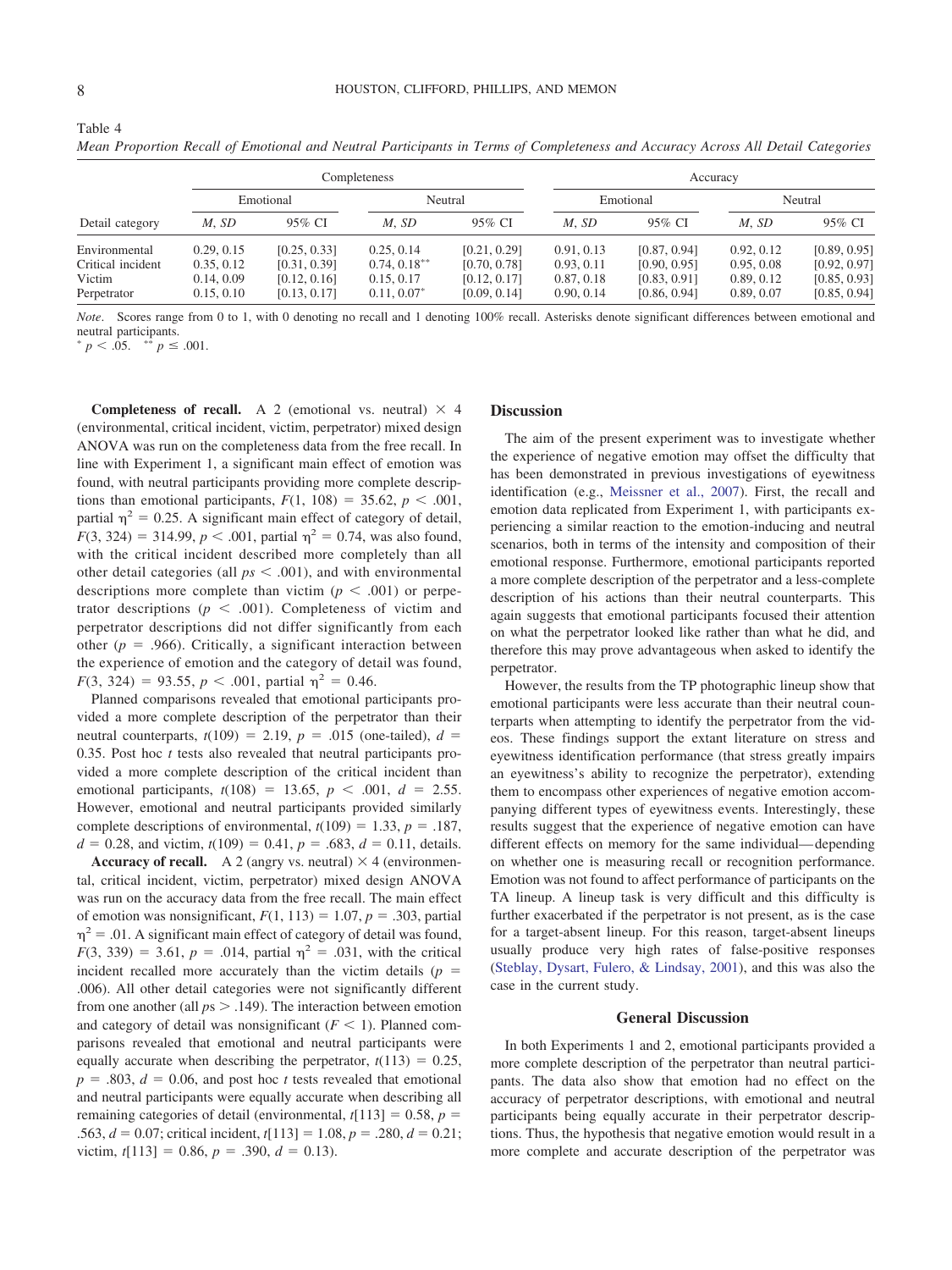only supported for the completeness of recall. Furthermore, increased completeness of perpetrator descriptions by emotional participants did not translate into improved recognition of the perpetrator in a photographic lineup. Indeed, negative emotion impaired recognition.

How can this partial support for our main hypothesis be explained? The literature on the central and peripheral effect argues that an emotional stimulus will result in the narrowing of attention onto central information to the detriment of peripheral information (Easterbrook, 1959). However, the current findings do not support a straightforward classification of the effects of negative emotion in terms of central versus peripheral detail recall (e.g., Reisberg & Heuer, 2007). Although the emotional participants provided a more complete description of the perpetrator (which could be classified as a central detail), they also remembered less about the critical incident, that is, what the perpetrator actually did (which could also be classified as central). Further, there were no effects of emotion on descriptions of the victim in either experiment. For the information tested here that was most likely to fit into a classification of "peripheral" (environmental details), the results did not support the literature that emotion would impair recall for this type of information. Indeed, emotion improved accuracy of environmental detail recall in Experiment 1, though this result did not replicate in Experiment 2 and therefore should be treated with caution, as it may not be a reliable effect. On the other hand, the data also do not support a holistic enhancement or impairment of memory when encoded under negatively emotional conditions (see Edelstein et al., 2004).

Previous work by Laney and colleagues (e.g., Laney, Campbell, Heuer, & Reisberg, 2004) found that a central and peripheral effect was not observed when emotions were thematically induced (induced via a series of unfolding events rather than through still images). This finding led Laney et al. (2004) to argue that a central and peripheral effect may be a phenomenon of a so-called pictorial emotional experience and may not translate to the way real events are encoded and retrieved. The current results appear to provide partial support for Laney et al.'s (2004) argument, as the effects of emotion on the current memory tasks cannot by fully explained by the central and peripheral effect.

Thus, if the central and peripheral effect cannot fully explain the current findings, then how do we explain them? Negative emotions evoked by witnessing a crime may result in a motivation during recall to describe the perpetrator, hereafter referred to as the retrieval motivation hypothesis. This is supported by the work of Koriat and Goldsmith (Goldsmith & Koriat, 1999; Koriat & Goldsmith, 1996). They argue that free recall is an example of internally directed retrieval, whereby participants retrieve information they deem pertinent to successful completion of the task at hand. When self-motivating which details should be retrieved under the current paradigm, emotional participants may prioritize the retrieval of perpetrator details more than neutral participants.

A question that remains is whether there is a focus on the perpetrator during encoding as well as retrieval. One possible explanation is that the emotional participants focused their attention on the descriptive details of the perpetrator during encoding and therefore simply did not encode the actions of the perpetrator in any depth (e.g., Brown & Craik, 2005). Another explanation is that a focus on the descriptive details of the perpetrator during retrieval may result in the suppression of the action details of the event—in order to free-up more retrieval resources for the descriptive information (see MacLeod & Macrae, 2001; MacLeod & Saunders, 2008). As neither of these possible explanations can be investigated by the current paradigm, it is recommended that future studies investigate the encoding and retrieval mechanisms of these effects, possibly by dividing attention during encoding.

The recognition data from Experiment 2 appear to support the extant literature (Morgan et al., 2004; Valentine & Mesout, 2009), as emotional participants are less able than their neutral counterparts to accurately identify the individual whose actions provoked their emotional response. What is interesting about the present data is the apparent dissociation in recall and recognition performance for the same individual by emotional participants: Emotional participants are better than their neutral counterparts at describing the perpetrator but worse at recognizing him. Taken together, the recall and recognition findings suggest that enhanced verbal recall performance of emotional participants when describing the perpetrator is not predictive of an enhanced ability to recognize the perpetrator. This finding ties in with a recent review of the eyewitness description and identification literature, which suggests that a complete and accurate description of an individual may not translate to accurate recognition of that same individual (Meissner et al., 2007).

The breakdown of the emotional experience of participants provides support for the argument that an emotional experience is a highly complex one, and this may have implications for the sometimes contradictory findings in the emotion–memory literature (Levine & Edelstein, 2009; Reisberg & Heuer, 2004). It is possible, for instance, that participants who are all branded as experiencing "negative emotion" in fact experience a different medley of emotions and these, in turn, have differing consequences for their cognitive performance.

One limitation of the current study is the reliance on self-report measures of emotional experience. One could argue that the use of physiological measures, such as heart rate and/or skin conductance, would have been an objective way to support or validate the self-report measures. However, physiological measures cannot be used to differentiate the experience of one emotion from the experience of other emotions. Physiological measures are only able to provide data on whether a participant's heart rate increased or decreased, whether their sweating levels rose or declined, or whether muscle tone increased or decreased during the emotionalinducing video, depending upon whether an activation mode or an arousal mode of attention control was induced (Deffenbacher et al.,  $2004$ ).

One final concern could be that the critical incident differed between emotional and neutral videos. Therefore, some of the memory differences reported might be due to one video being more interesting or attention grabbing than the other. However, a postviewing question predicated upon the possibility that the two videos may differ in interestingness by virtue of simply being different revealed no differences on this dimension between the two groups,  $\chi^2(9) = 10.96$ ,  $p = .278$ , Cramér's  $\phi' = .35$ .

To our knowledge, this is the first study to examine the effects of emotion on remembering specific details about events and people within an eyewitness paradigm. Therefore, this paradigm lends a new methodology to the investigation of the effects of emotion on specific components of memory performance to a literature that has previously investigated the effects of emotion on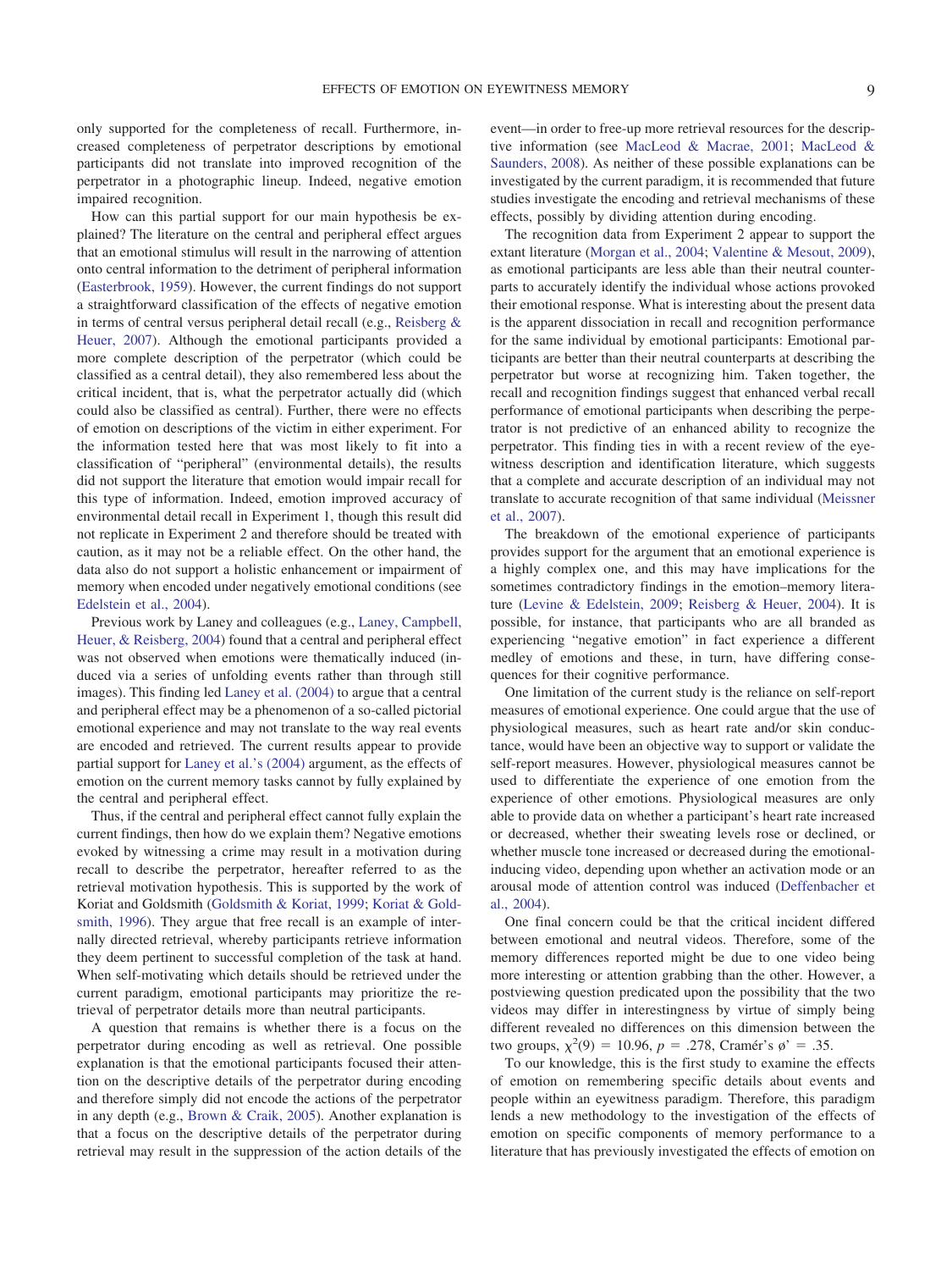the overall completeness and accuracy of the entire memory report. Under this paradigm, we can detect the subtle effects of emotion on memory retrieval in a finer-grained detail than has previously occurred and thus may be able to bring about some cohesiveness to the literature on the effects of emotion on memory performance in an eyewitness context.

It would be useful in future research to further delineate the effects of specific emotions such as anger, fear, sadness, or joy on retrieval of different types of information. It is anticipated that such studies would exhibit subtle and focused effects, as are predicted by the theoretical literature on this subject (e.g., Levine & Edelstein, 2009; Levine & Pizarro, 2004). What research of this nature can do is focus on a specific aspect of human experience and uncover subtle differences in motivation, cognitive processing, and reporting as a function of emotion, which can have implications for the criminal justice system.

It would also be interesting for future researchers to investigate whether the effects of emotion on memory performance observed herein may change under certain conditions. For example, although exploratory analysis revealed no sex differences in our data, an interesting question remains concerning whether the sex of the participant may play a role in the effects of negative emotion on memory performance? Early work on possible differences in the emotional experience of men and women to negative videos in the media suggests that differences may exist in the intensity of the emotional experience for males and females (e.g., Furnham & Gunter, 1985). However, how gender differences in emotional experience may translate to effects on memory performance within the forensic scenario is still a matter of debate.

In a related vein, a further question that arises from the literature and the present studies is whether the effects of emotion on memory performance would alter if one were to increase or decrease the intensity of the emotion experienced? Our analyses indicated a threshold effect rather than a linear effect, given that the level of recall did not increase with an increase in emotional intensity within the emotional group, but the emotional group did differ from the nonemotional (control) group. However, if participants were exposed to a highly emotive scenario, would their description of the perpetrator become even more complete in comparison with neutral participants' descriptions? Would the highly emotional participants' descriptions of what the perpetrator did become even vaguer? Alternatively, would the effects of emotion on memory performance stay the same regardless of the intensity of the emotional experience? These are all questions still under debate in the literature (for a review of these questions, see Levine & Edelstein, 2009; Levine & Pizarro, 2004). In short, further research is required on both the effects of different levels of emotion experienced following the viewing of an emotional scene, and the effects of viewing differently emotive stimuli, on memory performance.

In conclusion, the current research indicates that the emotions elicited when witnessing a crime may have contrasting effects on different aspects of eyewitness testimony. While the emotional witnesses recalled more information describing a protagonist, they were less likely to recognize him in a subsequent lineup. The emotional witnesses also recalled fewer details about the crime itself. Emotions associated with witnessing a crime are likely to impair memory for the incident and recognition of the perpetrator. These findings could have implications for how statements from emotional eyewitnesses are interpreted and the weight that is given to specific aspects of a witness's evidence, depending on their emotional state.

#### **References**

- Brown, S. C., & Craik, F. I. M. (2005). Encoding and retrieval of information. F. I. M. Craik (Eds.), *The Oxford handbook of memory* (pp. 93–107). New York, NY: Oxford University Press.
- Christianson, S. A., & Loftus, E. (1987). Memory for traumatic events. *Applied Cognitive Psychology, 1,* 225–239. doi:10.1002/acp .2350010402
- Christianson, S., & Loftus, E. F. (1991). Remembering emotional events: The fate of detailed information. *Cognition and Emotion, 5,* 81–108. doi:10.1080/02699939108411027
- Clifford, B. R., & Hollin, C. R. (1981). Effects of the type of incident and the number of perpetrators on eyewitness memory. *Journal of Applied Psychology, 66,* 364 –370. doi:10.1037/0021-9010.66.3.364
- Clifford, B. R., & Scott, J. (1978). Individual and situational factors in eyewitness testimony. *Journal of Applied Psychology, 63,* 352–359. doi:10.1037/0021-9010.63.3.352
- Cohen, J. (2009). *Statistical power analysis for the behavioral sciences* (2nd ed.). New York, NY: Psychology Press.
- Deffenbacher, K. A., Bornstein, B. H., Penrod, S. D., & McGorty, E. K. (2004). A meta-analytic review of the effects of high stress on eyewitness memory. *Law and Human Behavior, 28,* 687–706. doi:10.1007/ s10979-004-0565-x
- Easterbrook, J. A. (1959). The effect of emotion on cue utilisation and the organisation of behavior. *Psychological Review, 66,* 183–201. doi: 10.1037/h0047707
- Edelstein, R. B., Alexander, K. W., Goodman, G. S., & Newton, J. W. (2004). Emotion and eyewitness memory. In D. Reisberg & P. Hertel (Eds.), *Memory and emotion* (pp. 308 –346). New York, NY: Oxford University Press. doi:10.1093/acprof:oso/9780195158564.003.0010
- Furnham, A., & Gunter, B. (1985). Sex, presentation mode, and memory for violent and non-violent news. *Journal of Educational Television, 11,* 99 –105.
- Goldsmith, M., & Koriat, A. (1999). The strategic regulation of memory reporting: Mechanisms and performance consequences. In D. Gopher & A. Koriat (Eds.), *Attention and performance XVII: Cognitive regulation of performance: Interaction of theory and application* (pp. 373– 400). Cambridge, MA: MIT Press.
- Heuer, F., & Reisberg, D. (1990). Vivid memories of emotional events: The accuracy of remembered minutiae. *Memory & Cognition, 18,* 496 – 506. doi:10.3758/BF03198482
- Hulse, L. M., Allan, K., Memon, A., & Read, J. D. (2007). Emotional arousal and memory: A test of the poststimulus processing hypothesis. *The American Journal of Psychology, 120,* 73–90.
- Koriat, A., & Goldsmith, M. (1996). Monitoring and control processes in the strategic regulation of memory accuracy. *Psychological Review, 103,* 490 –517. doi:10.1037/0033-295X.103.3.490
- Laney, C., Campbell, H. V., Heuer, F., & Reisberg, D. (2004). Memory for thematically arousing events. *Memory & Cognition, 32,* 1149 –1159. doi:10.3758/BF03196888
- Levine, L. J., & Edelstein, R. S. (2009). Emotion and memory narrowing: A review and goal-relevance approach. *Cognition and Emotion, 23,* 833– 875. doi:10.1080/02699930902738863
- Levine, L. J., & Pizarro, D. A. (2004). Emotion and memory research: A grumpy review. *Social Cognition, 22,* 530 –554. doi:10.1521/ soco.22.5.530.50767
- MacLeod, M. D., & Macrae, C. N. (2001). Gone but not forgotten: The transient nature of retrieval-induced forgetting. *Psychological Science, 12,* 148 –152. doi:10.1111/1467-9280.00325
- MacLeod, M. D., & Saunders, J. (2008). Retrieval inhibition and memory distortion: Negative consequences of an adaptive process. *Current Di-*